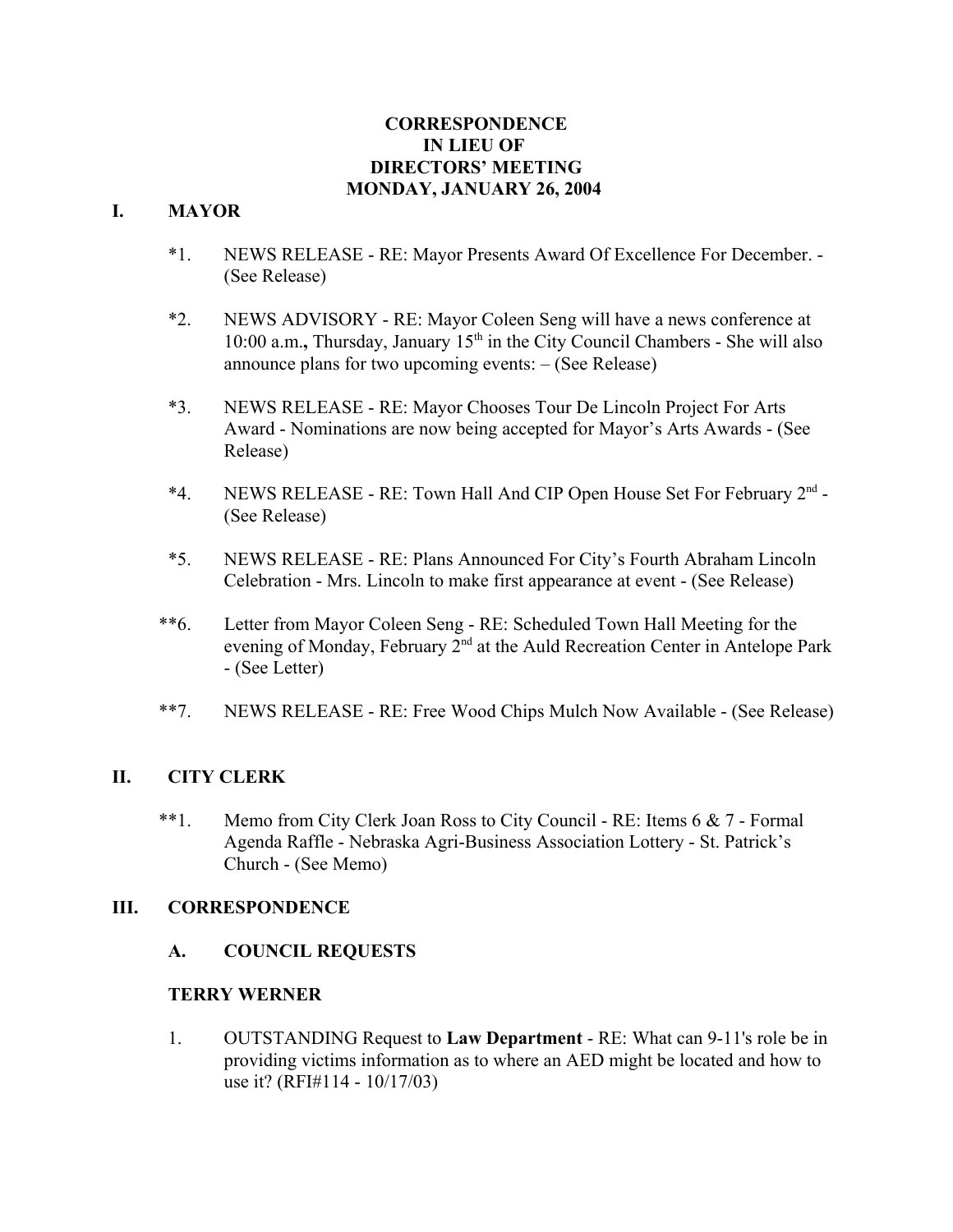- 2. OUTSTANDING Request to **Jack Moors, City Lobbyist** RE: Support a requirement to have vendors of AEDs included in the registry (RFI#115 - 10/17/03)
- 3. Request to Personnel Department RE: Lag Pay to Retired Police Officers (RFI#122 - 01/13/04). — **1.) SEE RESPONSE FROM DON TAUTE, PERSONNEL DIRECTOR RECEIVED ON RFI#122 - 1/16/04**

## **JON CAMP**

\*1. Letter from David Chatwell to Jon Camp - RE: The Smoking ban that was passed not too long ago - (See Letter)

## **KEN SVOBODA**

\*1. Letter from name withheld to Ken Svoboda - RE: With all of the media focusing lately on Ms. Byrd maybe the City Council needs to place their attention close to home on the Lincoln Fire Department and their Fire Chief Spadt - (See Letter)

## **B. DIRECTORS AND DEPARTMENT HEADS**

## **BUDGET OFFICE**

\*1. Inter-Department Communication from Jan Bolin - RE: Revenue History & Budget Exercise Results - (See Material)

## **FINANCE**

\*1. Material from Don Herz - RE: City of Lincoln - EMS Cash Receipts/Expenditure Data - FY 2003-04.

## **FINANCE/BUDGET**

\*\*1. Inter-Department Communication from Jan Bolin - RE: Operating Report - (See Material)

## **FINANCE DEPARTMENT/CITY TREASURER**

**\***1. Material from Don Herz, Finance Director & Melinda J. Jones, City Treasurer - RE: Resolution & Finance Department Treasurer of Lincoln, Nebraska - Investments Purchased January 5, 2004 thru January 9, 2004.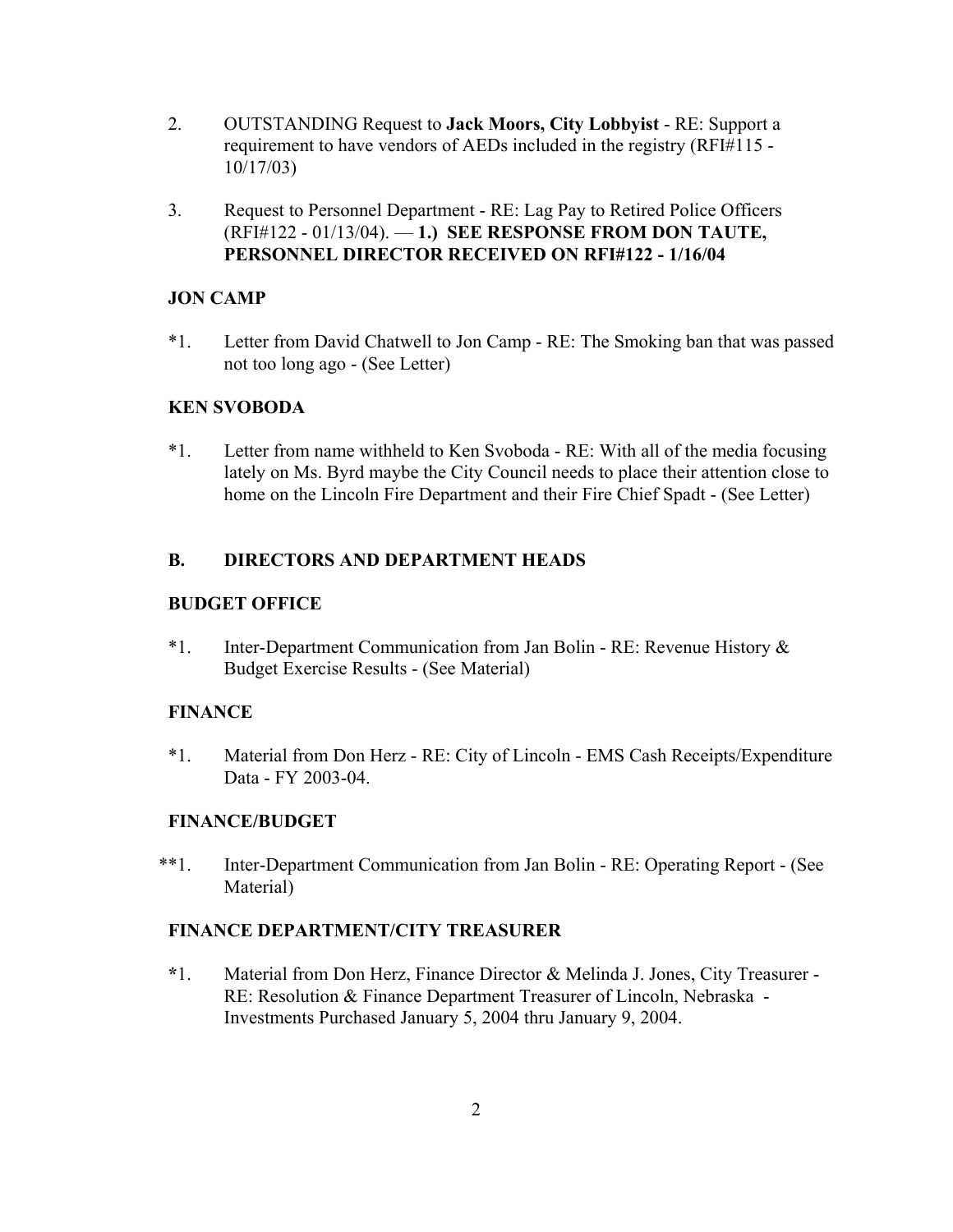#### **FIRE DEPARTMENT**

\*1. Memo & Material from Fire Chief Mike Spadt - RE: Fire Engine Replacement - (See Material)

## **HEALTH DEPARTMENT**

- \*1. NEWS RELEASE RE: 2004 Public Health Award Nominations (See Release)
- \*2. Response E-Mail from Rick Thorson RE: Snow removal noise at SouthPointe Mall - (See E-Mail)
- \*3. NEWS RELEASE RE: Health Department Releases 56th Annual Report (See Release)
- \*4. NEWS RELEASE RE: January Is National Cervical Cancer Awareness Month - (See Release)
- \*\*5. Memo & Resolution from Bruce Dart RE: Board of Health Resolution Supporting Expansion of the Lincoln-Lancaster County Health Department - (See Material)
- \*\*6. Letter from Bruce Dart to Sharon Brunke, NPDES/NPP Permits Unit, Nebraska Department of Environmental Quality - RE: Cardwell Woods - (See Letter)
- \*\*7. Health Department  $56<sup>th</sup>$  Annual Report.- (Council received their copy in their Thursday packets on 1/22/04)(Copy of this Report is on file in the City Council Office)

## **LIBRARY**

- \*1. NEWS RELEASE RE: Computer Lab Opening Victor E. Anderson Branch Library - (See Release)
- \*2. NEWS RELEASE RE: Renovation Scheduled Fresh paint, new carpet, and updated furniture are coming! - (See Release)

## **PLANNING**

\*1. Annexation by Ordinance - Ordinance No. 18278 - Effective: 12/16/2003 - 337.7 Acres.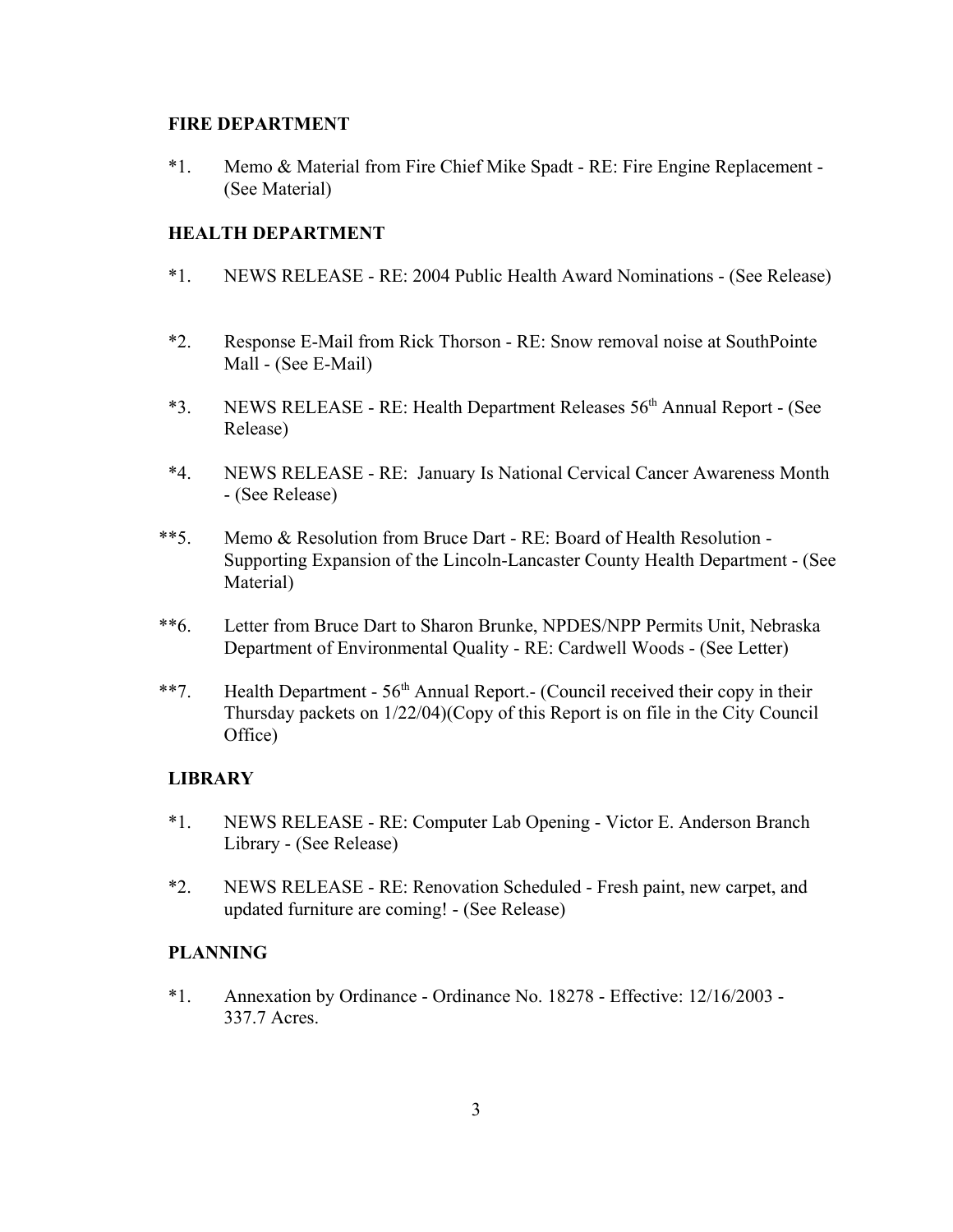### **PLANNING COMMISSION FINAL ACTION . . . . .**

- \*1. Waiver No. 03015 (Kalnins Addition Final Plat Folsom Street between W. Pioneers Blvd. and W. Old Cheney Road) Resolution No. PC-00842.
- \*2. Preliminary Plat No. 03008 North Creek 1st Addition (N.  $23^{rd}$  & Fletcher Avenue) Resolution No. PC-00841.
- \*\*3. Special Permit No. 1627A (Increase tower height at 921 Fletcher Avenue) Resolution No. PC-00845.

#### **PUBLIC WORKS & UTILITIES DEPARTMENT**

\*1. Public Works & Utilities ADVISORY - RE: Water Main Replacement Project 700249 - Baldwin Avenue; 56th-59th – (See Advisory)

## **C. MISCELLANEOUS**

- \*1. Letter & Material from Shelley R. Sahling-Zart, Vice President& Assistant Counsel, Lincoln Electric System - RE: 2004 - Lincoln Electric System Legislative Guidelines. — (See Material)
- \*2. E-Mail from Citizen RE: Smoke-free Restaurants & Bars (See E-Mail)
- \*3. Letter from Martin Pion, B. Sc., Saint Louis, MO RE: A safe, smoke free workplace - (See Letter)
- \*\*4. 3 E-Mail's from Joe Cherner RE: Georgia to Introduce Statewide Smokefree Workplace Bill; - Rhode Island Likely to Become Next Smokefree Workplace State; - Maryland to Introduce Smokefree Workplace Law - (See E-Mail's)
- \*\*5. CERTIFIED Letter from Nebraska Liquor Control Commission RE: You are hereby notified that a hearing will be held upon the application of MIP Five Inc. "Mickey's Irish Pub and Grill" for a Class I Liquor License at 1550 S. Coddington, Suite P, Lincoln, Nebraska, for the following reason: – Due to the action of the local governing body having recommended denial of the application - hearing scheduled for Monday, February 2, 2004 at 9:30 a.m. - (See Letter)